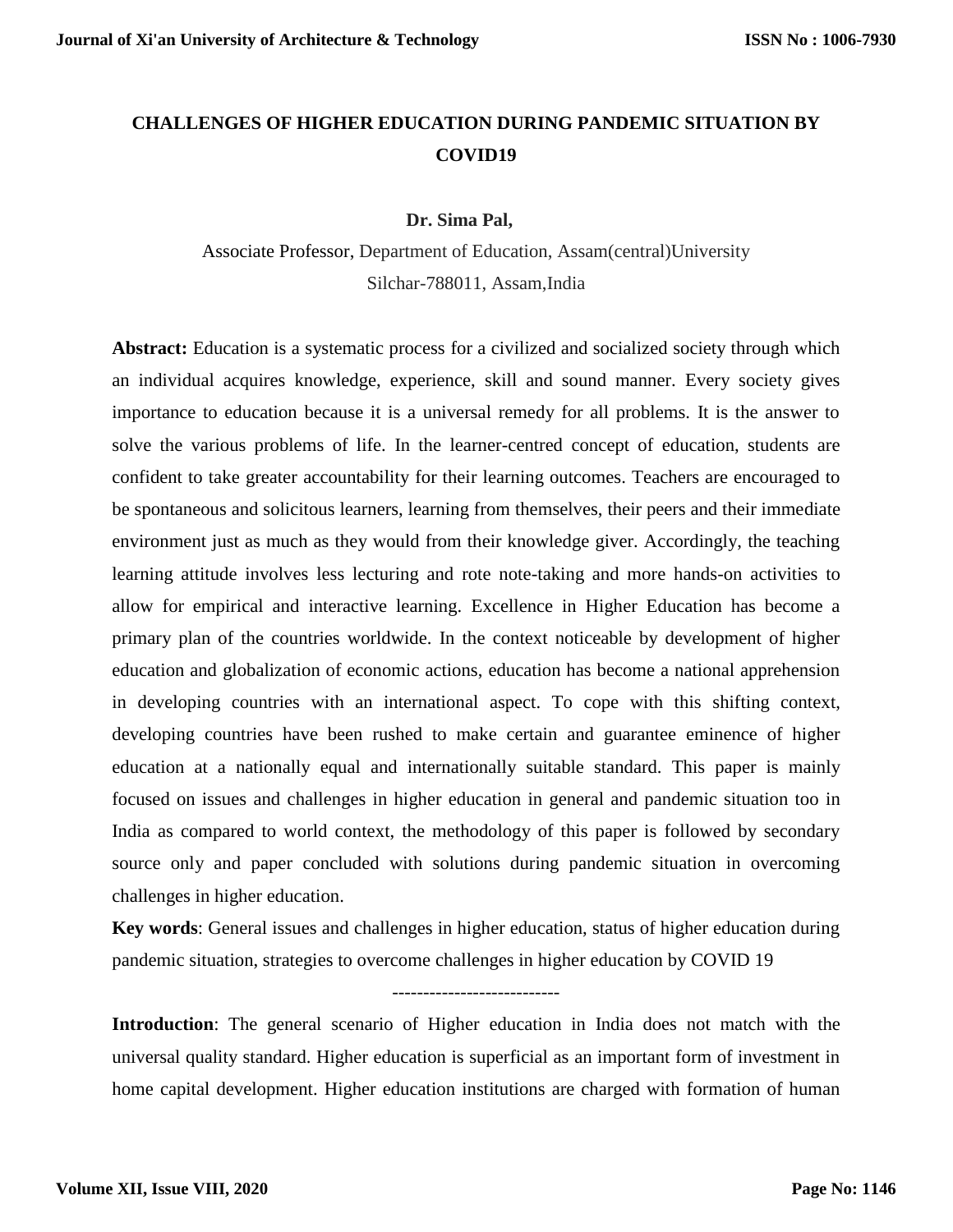capital through teaching construction knowledge base through research and awareness development. The growth rates of India in the last two decades can straightforwardly quality to the higher education system. If India wants to greater growth, it must convert its universities and other higher technical education institution to world class institutions, and then its higher education system must be changed. Since, the country must maintain the interests of young researchers, besides providing a strong proposal for research and make sure permanent engagements for faculty members. Higher education means different things to different people. If we talk about higher education in terms of rank, it means to gain higher educational qualification by the teaching-learning method in the higher educational institutes such as colleges and universities. Moreover higher education imparts information, develops the student's ability and also gives him/her a wider perception of the world around.

**Challenges in higher education**- India have the third largest higher education system in the world in terms of size and its variety and largest in the world in terms of number of educational institutions. After independence Indian higher education reach a huge growth. In the Indian education system, higher education starts after the primary, secondary and two years of senior secondary education. Framework of higher education in India is very difficult. It includes various type of institutions like universities, colleges, institutes of national significance, polytechnics etc. Universities are also of different types like central universities which are shaped by government of India, by an act of parliament which are accountable for arranging and distributing resources necessary by university grant commission(UGC), State universities, Deemed universities (aided and unaided) and Private universities. India has a federal set-up and the Indian constitution places education as a concurrent responsibility of both the centre and state. While the centre coordinates and fixed standards in higher and technical education, school education is the responsibility of state. Under the department of higher education there are several regulatory bodies and research councils viz., University Grant Commission (UGC). All India Council for Technical Education (AICTE), Indian Council of Historical Research (ICHR), Indian Council of Social Sciences Research (ICSSR) Indian Council of Philosophical Research (ICPR) National Council of Rural Institute (NCRI),Project of History of Indian Science Philosophy and Culture (PHISPC) which are responsible for the higher education in India. So, Indian education systems are facing multi challenges to follow its process.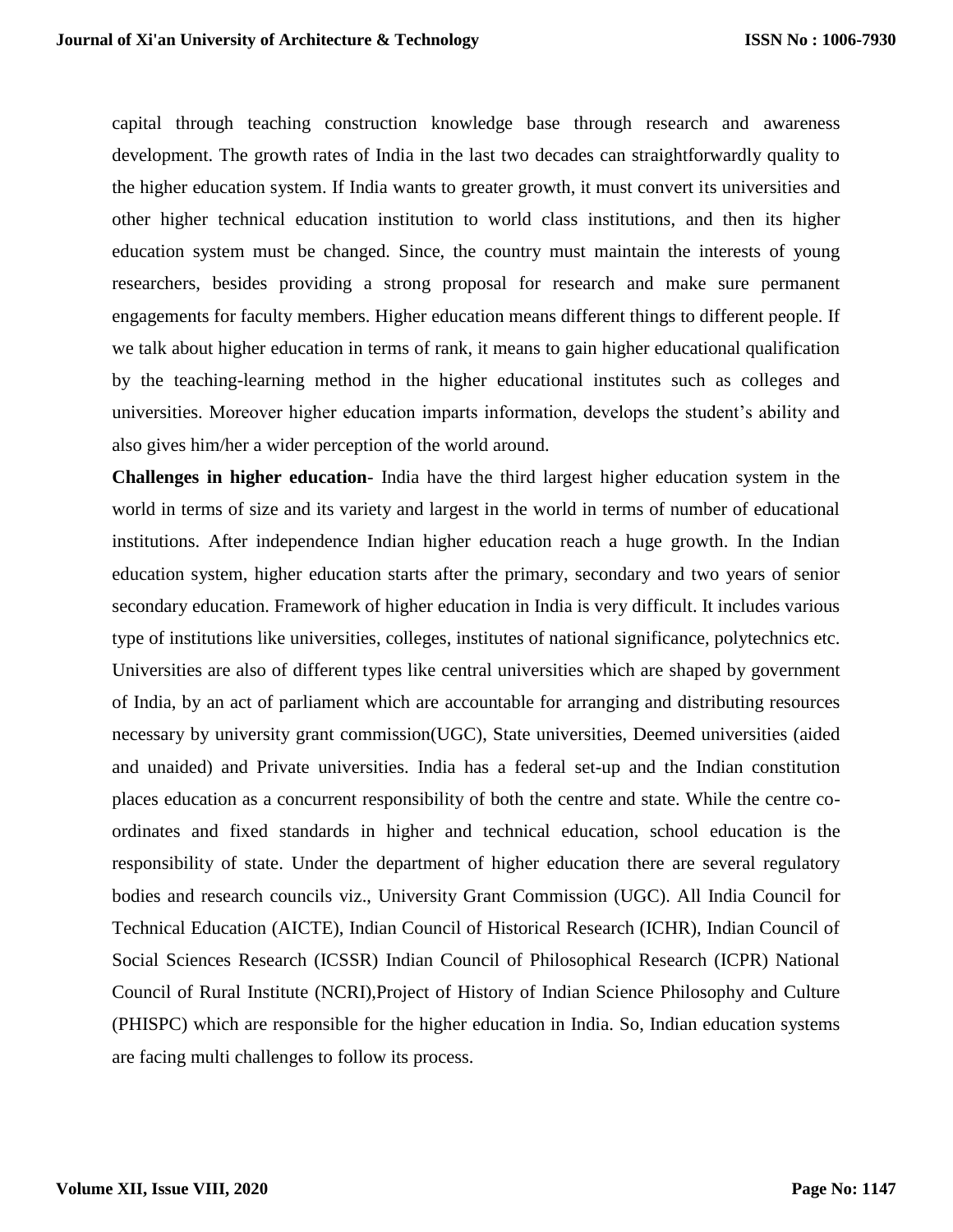# **Challenges are-**

- There is an enormous gap between those who move out from school and who register in higher education system, which means gap between the supply and demand and really needed to be bridged. India's Gross Enrolment Ratio (GER) is around 19 percent which 6 per cent lower than the world average and it is 50 per cent lesser than countries such as Australia and the US. India has the largest population of young people (100 million) among 17 to 19.
- Less number of Quality Research work: There is no shortage of funding for the top level Indian Institutions such as IITs, IIMs and other institutes of national significance. In India budget for the standard research is not exhausted due to the inadequate good quality research work. Hardly any Indian higher educational institutes are globally recognized due to the limited focus on Research in International level. That is the reason why no higher education institution of India figures in the global top 200 higher education institutes around the world.
- Shortage of quality faculty is proving to be a great uncomfortable obstruct in the alteration of higher education in India. According to a government report, there is a massive need for development in higher education; India does not have adequate high quality researchers; there are few scope for interdisciplinary and multidisciplinary operational, lack of early stage research experience; a weak system for advance, and low levels of industry commitment, such a deficiency will greatly confirm to be a stumbling block, which mainly due to the terrible decisions taken by policymakers, bureaucrats, and administrators of university.
- Shortage of High Student-Faculty Ratio- In most of the state and central universities more than 30% of faculty positions are lying vacant. The last few years the student enrolment in higher education is growing with faster rate.
- India has increased publication of research papers for the past few decades but reflected in low citation impact if compared with other countries like United States, Germany, France and China.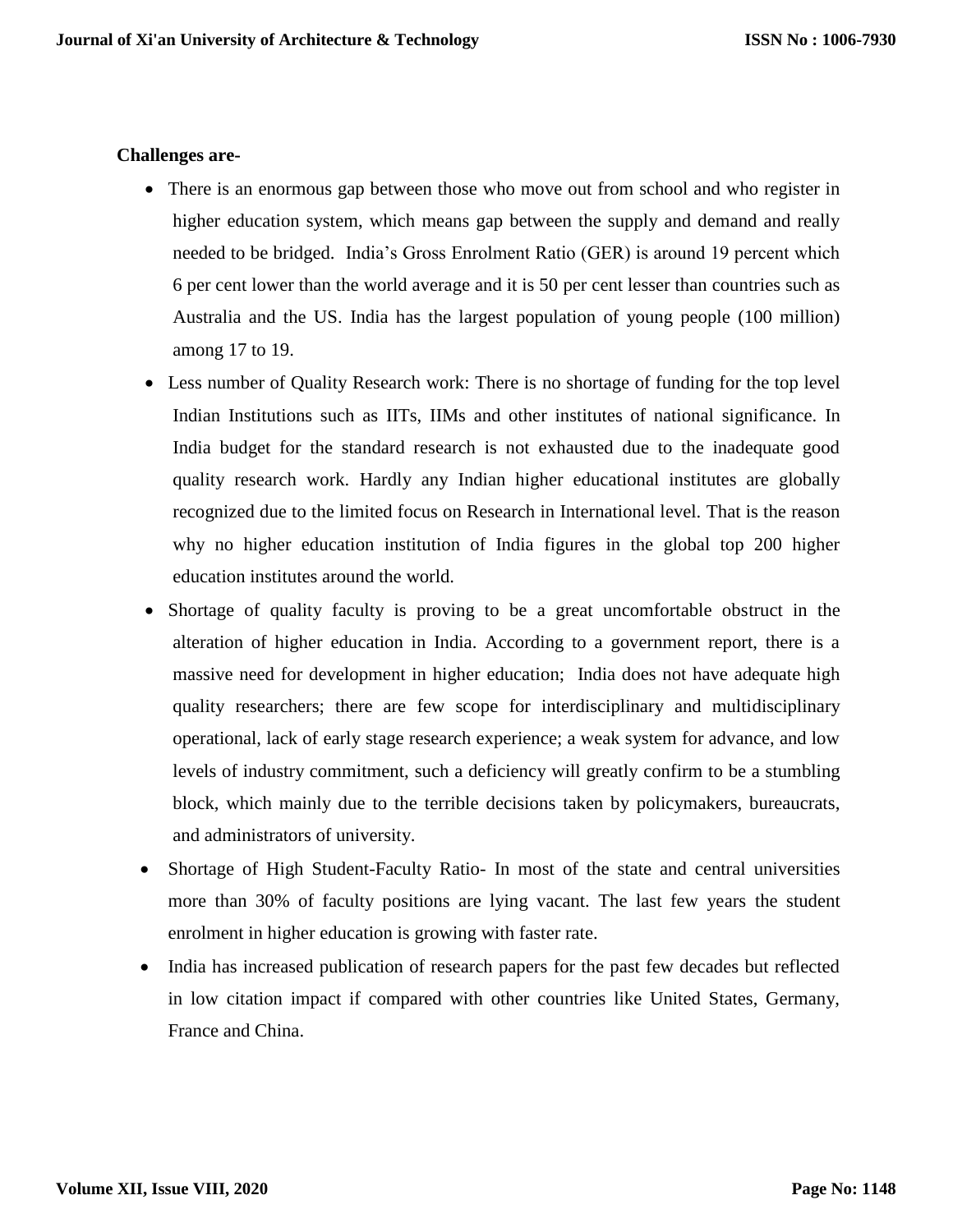- Uneven growth and access to prospect: Socially, India remains highly separated; admission to higher education is uneven with multidimensional inequalities in enrolment across inhabitants groups and geographies.
- Lack of proper teaching method-The Indian higher education system has been subsequent lecture method for several years. This has turned fruitless and not adequate in many areas. There is a lack of teacher's knowledge and progress areas need which is should be in the form educating them. There are no approaches like mentoring, spot visits, practical educational tours and participation in research projects with peers. In this respect one need to change the teacher's training curriculum along with content of subject and methodology. Teachers must be encouraged take short duration professional training courses, which could help to support the teacher's knowledge and progress. There is no syllabus for integrating development concepts like emotional competencies, life skills and other technical skills etc. Institutions often lack the importance for pointing out on the knowledge outcomes than content teaching.
- Poor Infrastructure Facilities-Apart from the highly recognized higher educational institutes in India most of the colleges and universities lack in the basic and high-end research facilities. Many institutes are operating course without proper infrastructure and basic facilities like library, hostels, transport, sports facility etc. which is desirable to level the quality institutional activity.
- Presently there is a very less teamwork of higher educational institutes with industries for future prospect.
- Low employability of graduates is one of the major problems in India. Only a small percentage of Indian graduates are considered employable. Placement outcome of graduate students also drop significantly as we move away from the top institutes.
- Indian higher education is facing with the problem of low standard of curriculum. In most of the higher educational institutes curriculum is not up dated and inappropriate.

Higher education is the production of qualified human resources, preparation for qualified scientists and researchers, efficient management of teaching-learning, provisions by improving the quality of teaching, enabling higher completion rate among the students and as an opportunity to participate in the development process of the individual through a flexible, continuing education mode. But the world today is facing pandemic as the Corona virus is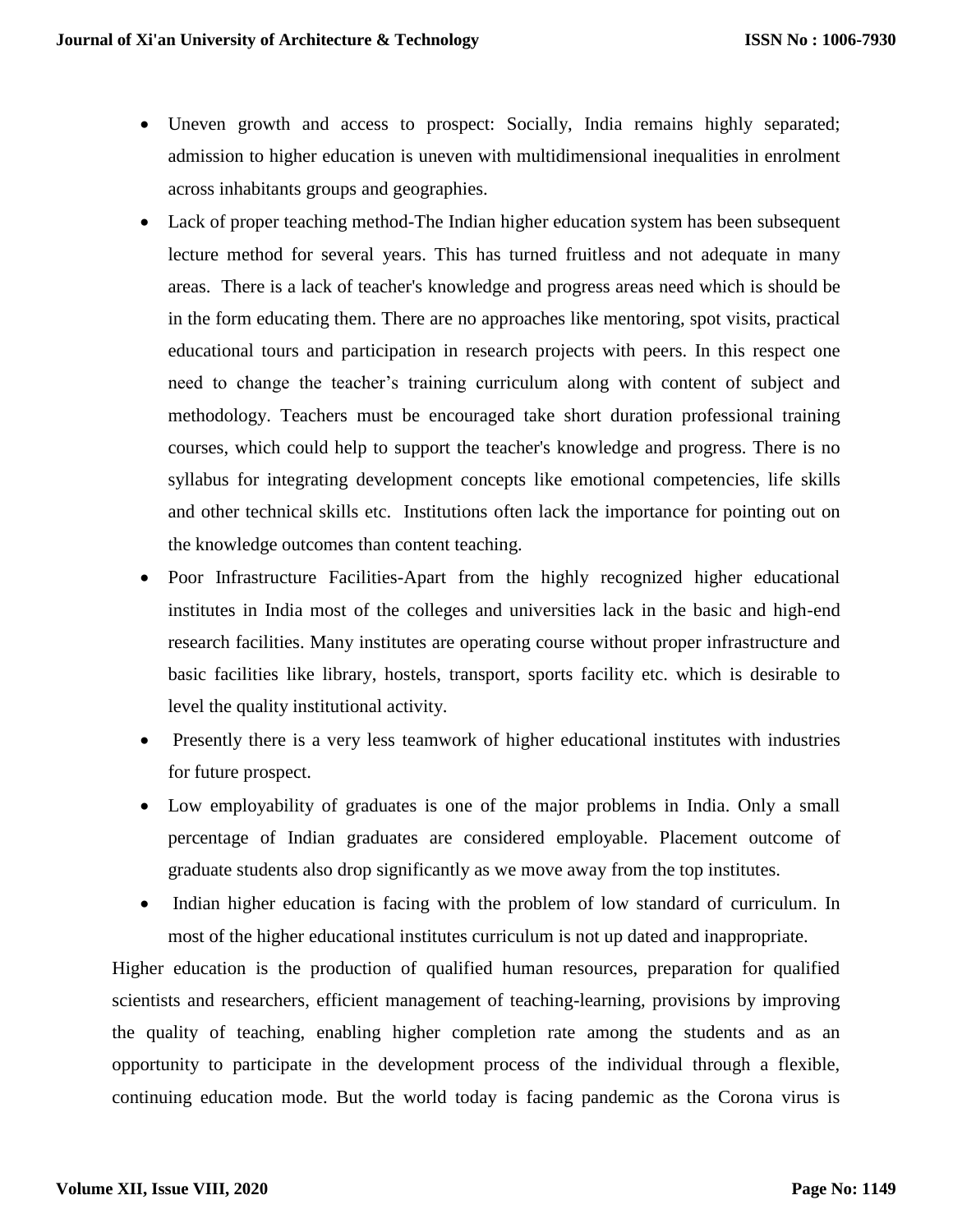extensive its way around the globe and its impact is on higher education too. The COVID has challenged the advancements not only in the healthcare sector but in several other sectors such as finance, education, industry & engineering sectors.

#### **Status and challenges of higher education during pandemic situation-**

The International Association of Universities is strongly monitoring the impacts of COVID-19 on higher education around the Globe. IAU is an independent worldwide NGO created in 1950 and officially associated with UNESCO. As part of the IAU activities, it developed a first Global Survey on the impact of COVID -19 on Higher Education. The aim is to recognize the major challenges, global crisis has triggered a re-conceptualization of education condition at all levels. The exhaustive use of different scientific and industrial platforms and resources to make certain learning continuity is the boldest experiment in educational technology - although unexpected and unplanned. Universities and other higher education institutions face in the short- mediumand long term and to distribute and help expand solutions. UNESCO has expected that around 1.26 billion children or 70 percent of children around the world have had their education broken up because of the pandemic and a large number of these are from what UNESCO calls the "low tech or no tech" phase, with India contributing 300 million of the 1.26 billion children.

Over the past weeks, education officials have been forced to withdraw classes and close the doors to campuses across the world in response to the increasing corona virus epidemic. In addition, US institutions have switched classes to online learning, cancelled spring break trips and students studying abroad in China, Italy and South Korea have been encouraged to return home to complete their studies.

During pandemic situation first challenge is to assess the student's access to internet connectivity, especially, the students hailing from rural and backward areas. The students are expected to have a smart phone with 4G compatibility to enable streaming of the live teaching. The second challenge is to have good internet connectivity even in urban areas to avoid buffering and covering of the live stream, this can take place when Internet connection speed is insufficient to accommodate the encoder's bitrates or if there is excess load on the server which will make the application to crash. The third challenge is the live streaming focuses only on the theoretical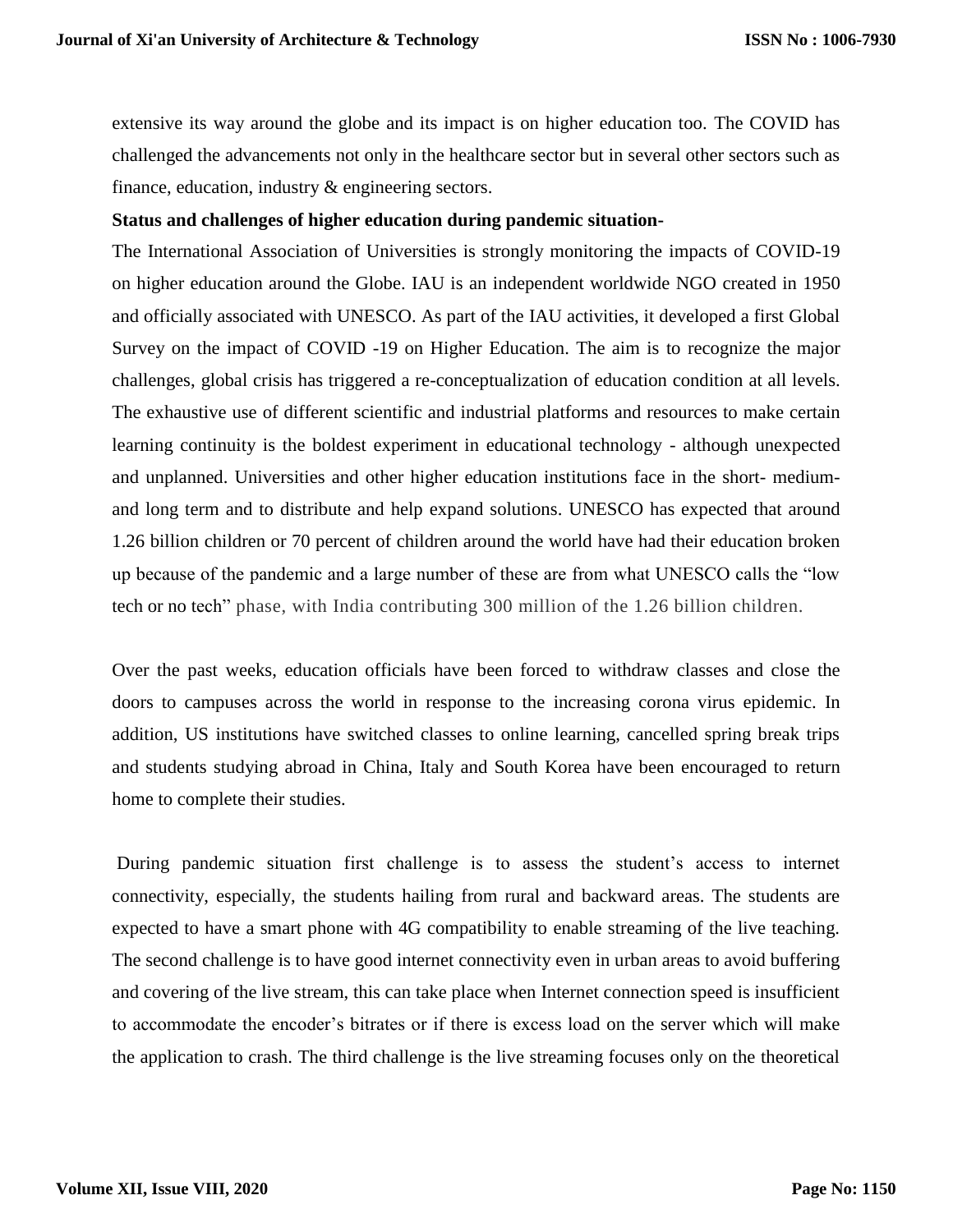imparting of the subjects without actual use of the laboratory, as technical education is more practical oriented.

While class closures, dips in enrollment at the beginning of a new semester and cancellations may be temporary, its solid predict whether the novel corona virus will result in long-term disturbance to the higher education system. While Covid-19 is a risk for those over 60, traditional-aged university students face comparatively low risks from the disease. However, in recent weeks, how quickly the novel corona virus can increase in areas with a high concentration of people- and university campuses are no exceptions.

These nationwide closures are impacting over 91% of the worlds' student population. Some other countries have implemented constrained closures impacting millions of additional learners. UNESCO is supporting countries in their efforts to lessen the immediate impact of school closures, particularly for more weak and disadvantaged communities, and to facilitate the continuity of education for all through distant learning. The UNESCO report estimates that the corona virus pandemic will negatively impact over 290 million students across 22 countries. The UNESCO estimates that about 32 crores students are affected in India, counting those in schools and colleges.

A report of the Ministry of Human Resource Development, Government of India conducted a survey on higher education and observed that there are 993 universities, 39931 Colleges and 10725 Stand Alone Institutions listed on their portico, which contribute to education. These institutions more reflect the student density of India as the total enrolments in higher education every year are nearly 37.4 million, reflecting the going up horizons of the education industry. The sector was seen easily spread speed by the passing day until Corona virus impacted the country intensely.

India is going to witness a 50% increase in students over the next 15 years and although it has many universities and colleges, only few have the facilities to match this flow of students in the future. Online education could be a reasonable resolution to accommodate this problem. The government of India, for the first time, is allowing Indian universities to offer an online degree which previously was limited to foreign universities. Now, to support and extend the admittance to higher education, this constraint has been lifted from 20% to offer 100% courses online.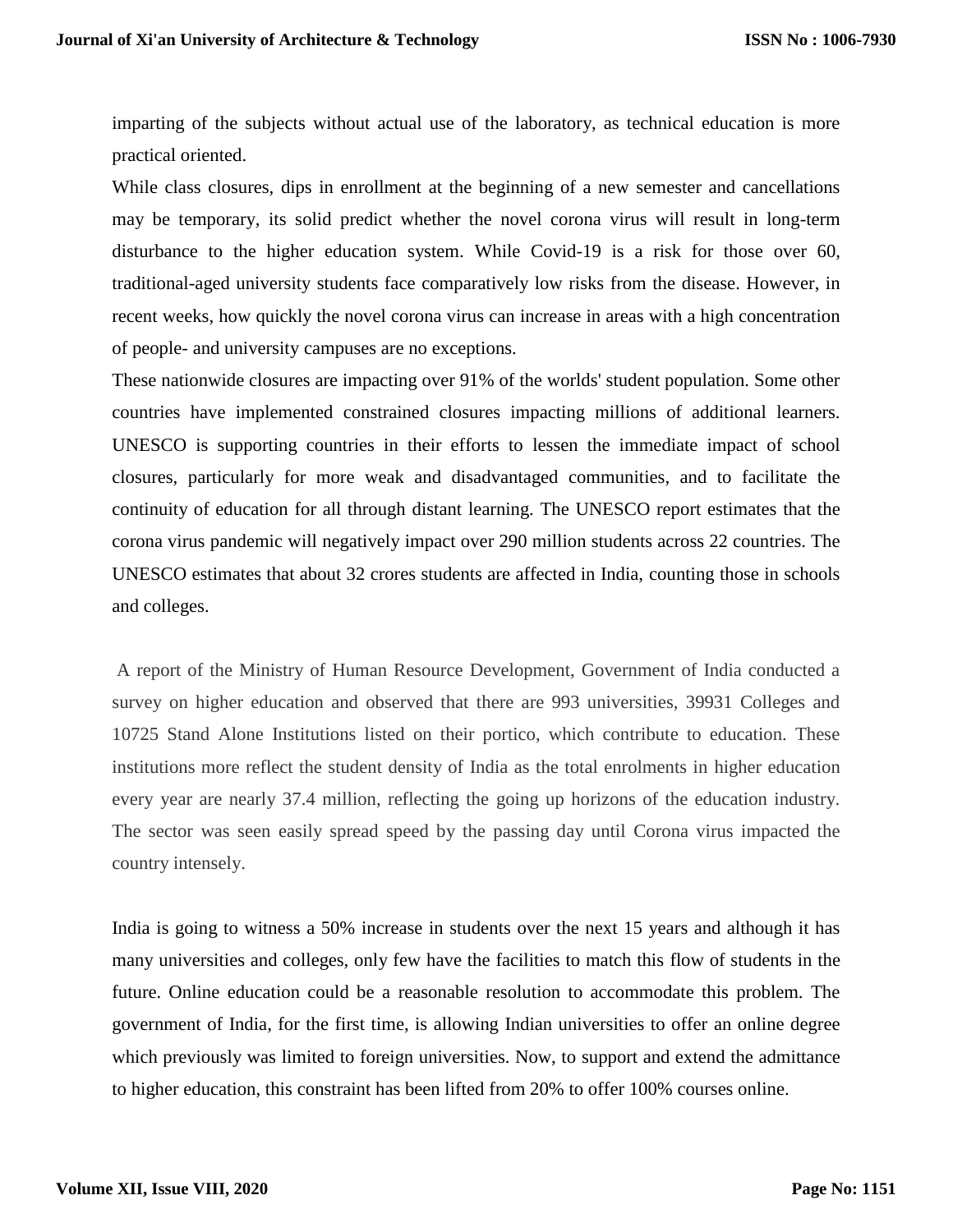The current pandemic is not only seen disturbing the health of the citizens in the country but is also seen hindering various industries and shaking them to their extraction. The national lockdown and the rising health crisis were arresting the education of the students as well, with their universities being shut and their syllabi cut off, until the industry decided to initiate a revolution instead. Reinventing their radicals and making a conscious choice to grow even in the time of crisis, the universities decided to digitalize the sector. The educational reform in India in the COVID-19 era seems to be a live example of how need truly is the mother of innovation or reinvention, in this scenario. Allowing educational institutions to adopt online learning and infuse a virtual study culture, the pandemic is already course-plotting the sector ahead with technological innovation and advancements.

The sudden, forced concentration of learners into virtual learning during this period of Covid-19 has proved that the education production is disrupted. Education is going to be digital in the probable future and with the right infrastructure and policies in place for better prepared to handle it.

**Strategies for on line education during pandemic situation in higher education-** Sahana Murthy explained the context behind the rush forward of online education in India as the idea of "Emergency Remote Teaching". She asserted, however, that there is a difference between emergency remote teaching and effective online learning. She explained that for online teaching, along with the requirement of tools such as online platforms, one needs right to use as well as trained teachers. She concluded her opening statement by emphasizing on the importance of changing the mindsets of the teachers as well as students since online teaching only limits to a through a face-to-face lens and could be implemented is through the LCM Model, which focuses on a "learner-centric approach towards the designing and conducting of online courses."

Online education, a result of the digital world has brought a lot to the learning desk at all levels of education, beginning from preschool up to higher level institutions. The move to distant learning has been enabled by several online techniques such as Google Classroom, Blackboard,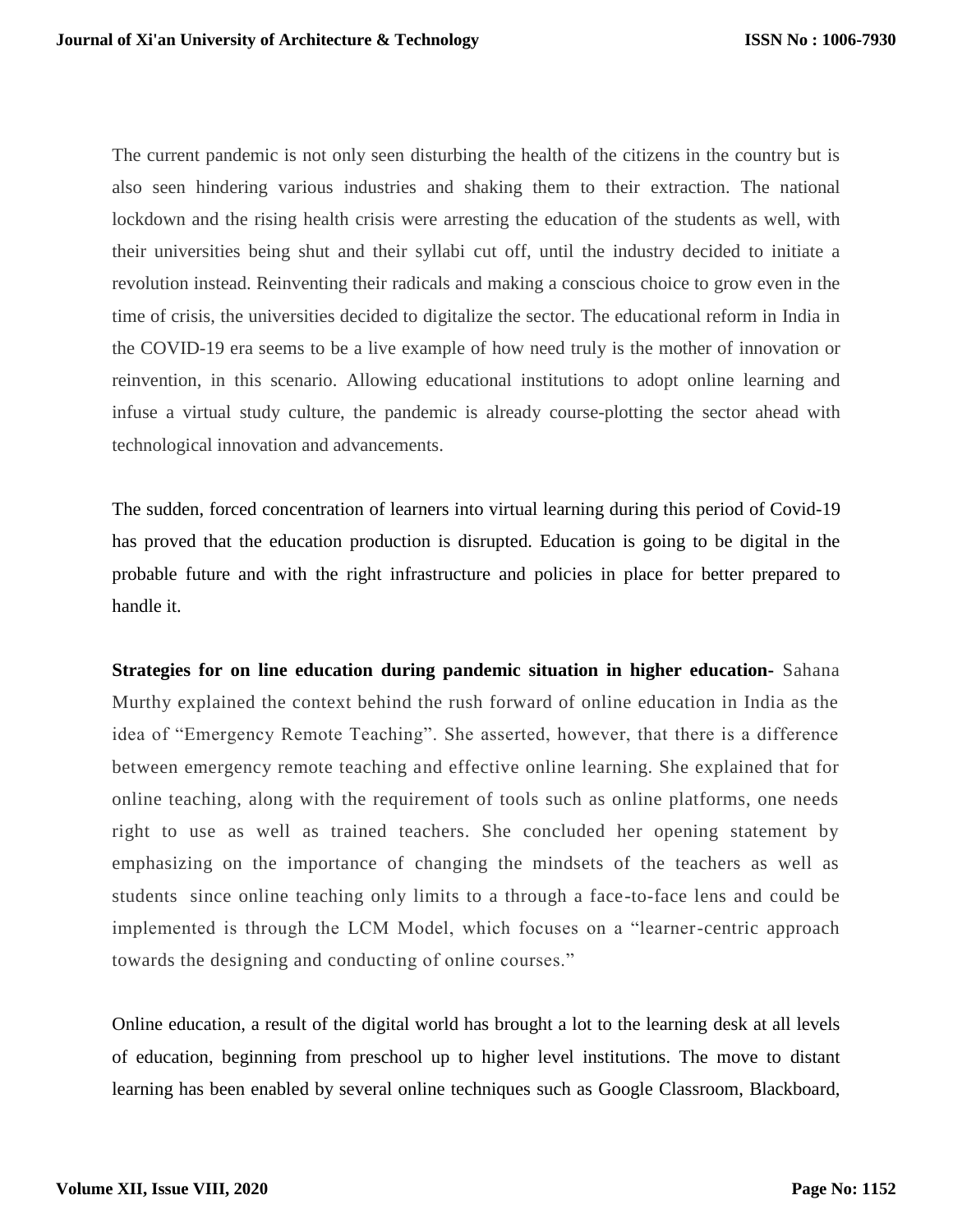Zoom and Microsoft Teams, all of which play an important role in this revolution. With the development of ICT in education, online video-based micro-courses, e-books, simulations, models, graphics, animations, quizzes, games, and e-notes are making knowledge easier to get to, engaging, and contextualized.

The entire revolution in the way people learn today has been brought about by Technical skill. Each student gets in touch with a world-class education, which is not easy to impart by the traditional white chalk, duster and blackboard technique of teaching. This new process learning is more interesting, modified and pleasurable. A massive open online course (MOOC) is an online course aimed at limitless contribution and open admittance via the web. India is considered to be the biggest market for MOOCs in the world after the USA. Since the population of India is enormous, massive open online course (MOOC) is said to open gateways for a lot of Indians in terms of bringing an educational uprising. Online distant learning programs give a great occasion to avail choice process of learning with the help of internet connectivity.

Therefore, at present the pandemic situation has transformed the centuries-old, chalk-talk teaching model to one driven by technology. This disturbance in the delivery of education is approaching policymakers to figure out how to drive dedication at scale while ensuring comprehensive e-learning solutions and tackling the digital divide. The switch to online education has been ensuring that students suffer no loss of studies and their progress is being tracked at the same time with timely evaluation.

This is the first time for India to experiment with the education system and make a paradigm shift to the virtual world, blending classrooms with online learning. Alchemizing education with technology and forming a collaborative strategy to step ahead while as long as online lectures will also enable the students to be trained stimulation. Boosting preservation of the syllabus by using innovative technology, the universities are also charming students to learn by choice and not just by their physical presence in a classroom. Moreover, providing Al-enabled learning by universities as they offer diverse courses in association with other collaborations is only making the country predict a new tomorrow based on educational reforms. For instance, medical students can opt interactive sessions to talk about specific case studies, engineering aspirants could consider into depths of environmental engineering and city development along with the mentors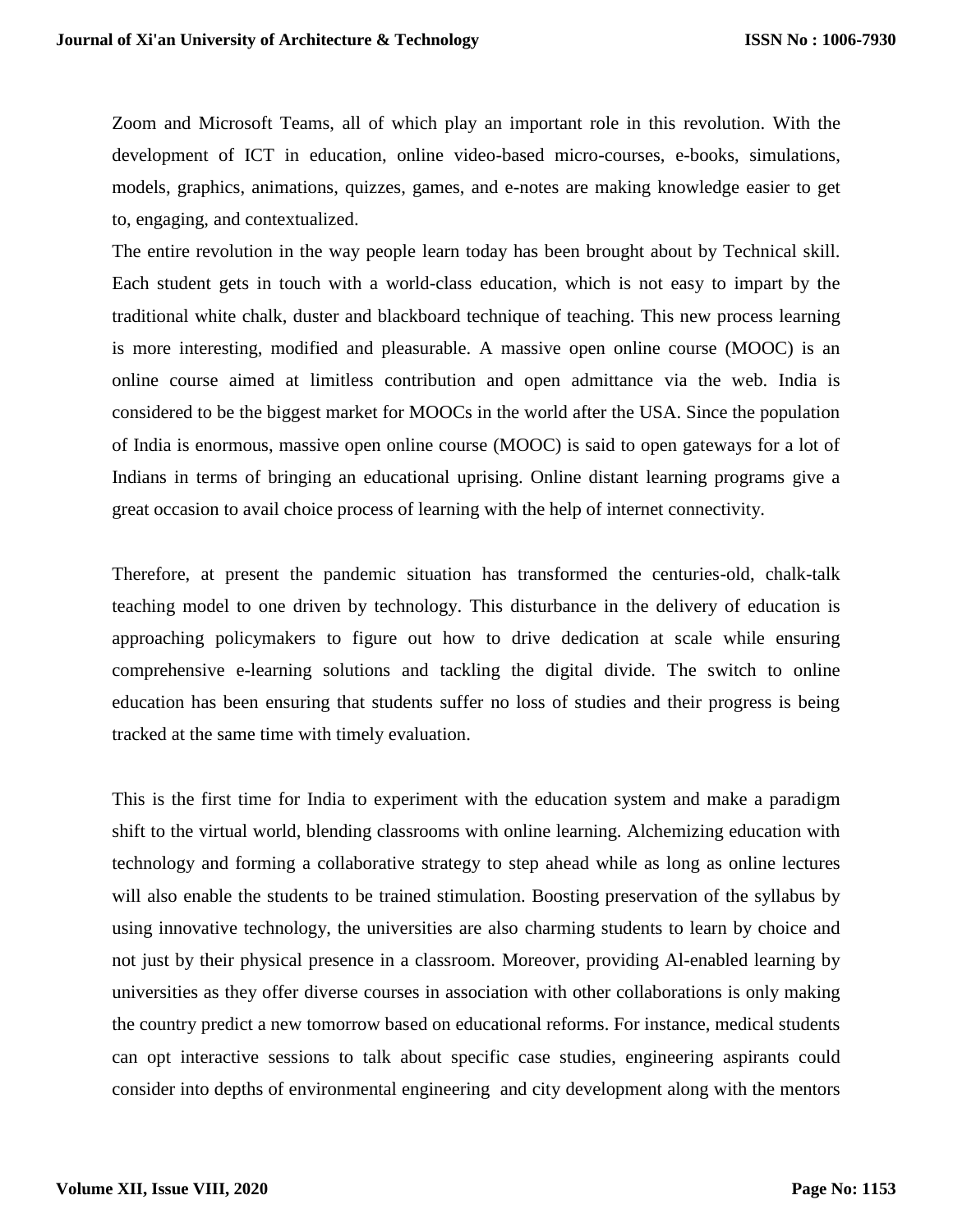plying videos and conducting online doubtful sessions for regulation excited and much more. So E-learning comes as an interesting and interactive option as compared to classroom teaching.

Dr.Shakila Shamsu shed focus on the use of technology for education should not be seen as an outcome of the pandemic, but as an idea that has been continuing for several years and also recommended that "higher education institutions should begin to construct an academic plan of actions." So there is a "need to guide institutions, faculty and students to repurpose e-content in a manner that fits into the curricula for achieving the desired learning objectives of that particular course" and concluded by saying that to reach a larger audience, it is essential e-content should be made available in regional languages.

**Conclusion-**It can be concluded that Digital education appears to be a practical solution to fill in the invalid for classroom education for a period of three to four months while minimizing the chances of any infection to students until classes start again. More importantly, it has also brought until now nonessential issue of digital education in India to the centre stage. Going forward, digital education is likely to be incorporated into mainstream education. This will enable inclusive education by facilitating learning across diverse geographies in India. Moreover, it will provide an opportunity for educators to come up with modified learning solutions for every student. Dr. Ashwin Fernandes pointed out that COVID-19brought a "second wind to higher education in India."Behind this concept his believe is based on three main reasons like the increased use of technology for various ideas, especially for education, has "instilled confidence for users", India has tried to follow the footsteps of UK,US and UNESCO models of online education and lastly it depends on how both these factors "level the playing field for Indian universities." The survey conducted by his organization which focused on whether India was ready for a digital transformation, and more than 80 percent of India's population uses their mobile hotspot for accessing the internet. Out of which, 95 percent of students who used mobile hotspot to gain access to educational resources had problems with internet connectivity.

E-learning will always provide the students with different information in different ways. So, the authenticity of the educational material should be tested before these resources are circulated with the students. Creation of content, distribution of content and evaluation of content should be